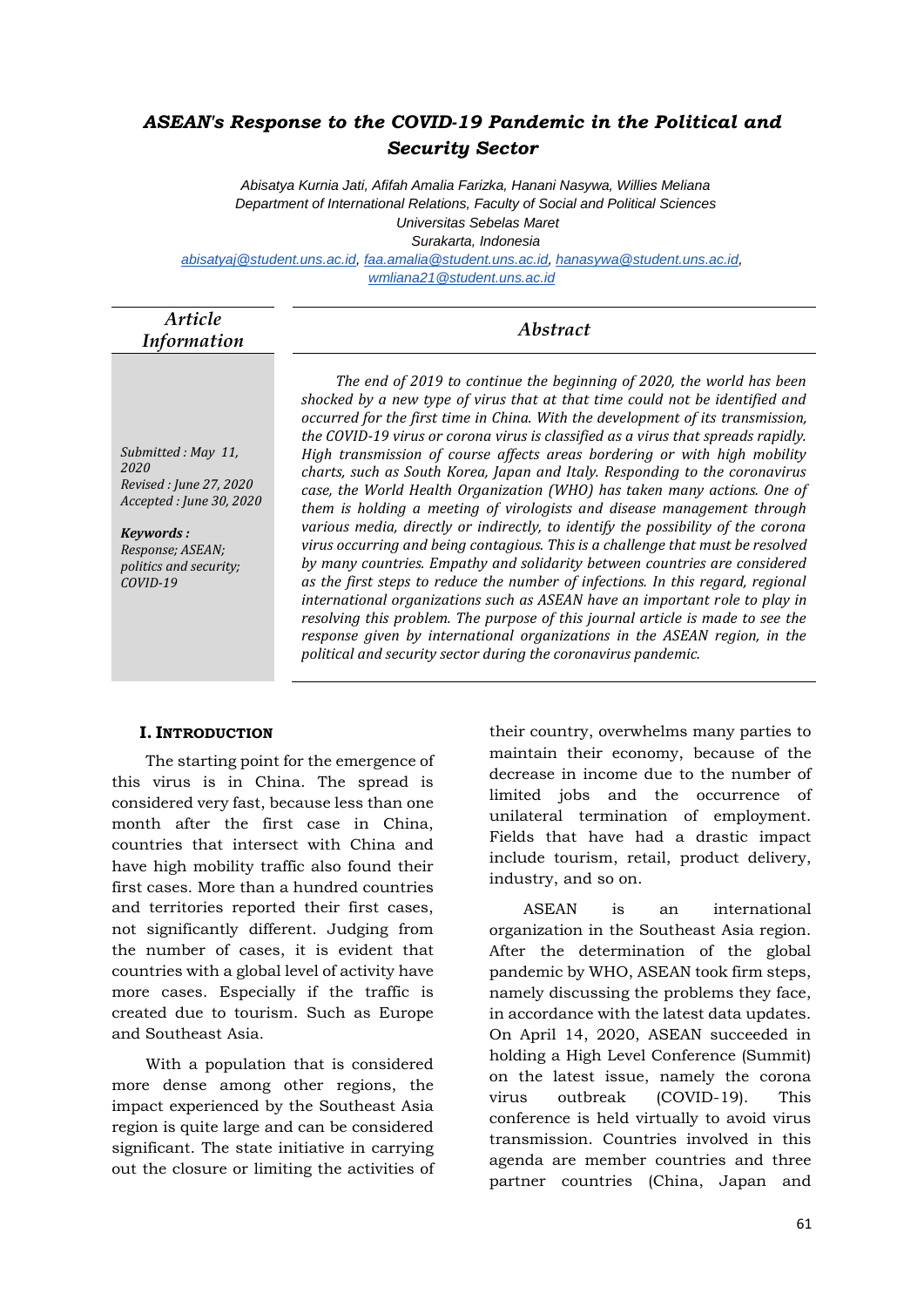South Korea). In its activities, it brings together the delegations of the countries involved and sectoral bodies (health, defense and economy).

ASEAN is an international organization in the Southeast Asia region. After the determination of the global pandemic by WHO, ASEAN took firm steps, namely discussing the problems they were facing, in accordance with the latest data updates. On April 14, 2020, ASEAN succeeded in holding a High Level Conference (Summit) on the latest issue, namely the corona virus outbreak (COVID-19). This conference is held virtually to avoid virus transmission. The countries involved in this agenda are member countries and three partner countries (China, Japan and South Korea). In its activities, it brings together the delegations of the countries involved and sectoral bodies (health, defense and economy).

The response of ASEAN as a regional international organization to the corona virus outbreak is very important to know. The benefit of member countries depends on how ASEAN facilitates member countries to be able to communicate and cooperate. The highlighted point is that ASEAN must take part in controlling the international pandemic situation and try to establish emergency cooperation, especially in the field of global health. Such action must be taken even though in reality, there are many considerations and compromises that occur to reach a common consensus, such as differences in political systems, social norms, national interests, and crisis conditions.

After ASEAN's response has reached its consensus, then the next step is realization in the form of concrete actions. The following initiatives from the summit are the establishment of the ASEAN COVID-19 Response Fund and the ASEAN Center For Infectious Diseases. These two sub-sectors are concerned with the economy (emergency assistance funds) and health. On the one hand, this subsector looks very promising, but on the

other hand, learning from the handling of the previous pandemic, the initiative to form a new sectoral body, did not go properly. The expected effectiveness does not work properly because each country has its own substantive problems [1].

The policy making/response process and decision making can be categorized into several points, among others;

- I. Policy perspective. In making it, it can be said that policies also have stages. First, learning must be done, extracting more information related to the issues discussed. Second, there will be discussion of agreements and negotiations. Third, disseminate and exchange ideas across governments.
- II. Crisis response and management. Response in this aspect is different because conditions that occur in each country are different. Therefore, ASEAN becomes a forum to bring these differences together and summarize them into one outline as a general regional response, at the end.
- III. Global policy making and transnational administration.
- IV. Policy network approach.
- V. Administration and implementation.

The COVID-19 virus has become a disaster that greatly affects countries in various parts of the world. Many world orders have changed, since the COVID-19 virus was confirmed as a virus that endangers the world today. The COVID-19 virus presents a challenge for every country to take steps to break the spread of the COVID-19 chain. Every country, especially countries in Southeast Asia, has experienced changes and problems in every area of the life of the nation and state, especially problems in the political and security fields. With this background, this discussion looks at how ASEAN responds and determines policies related to COVID-19 in the political and security fields.

#### **I. FORMULATION OF THE PROBLEM**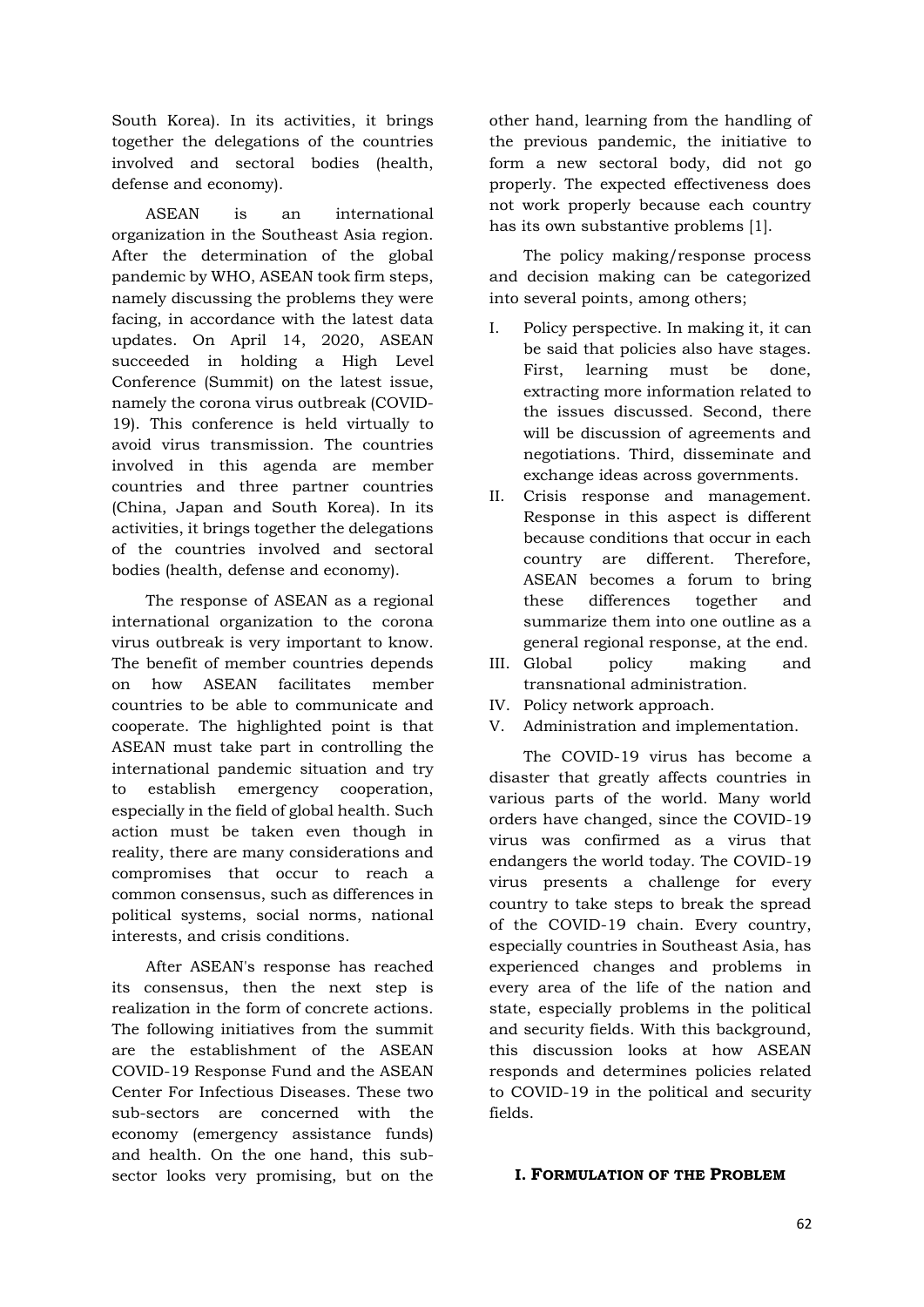There are two important points that form the problem formulation and discussion limits in this journal article, namely:

- 1. How will ASEAN respond as a regional organization to address the issue of the COVID-19 virus pandemic in the political and security sector?
- 2. How are the efforts to handle ASEAN member countries that have the same response as the ASEAN Political-Security Community in dealing with COVID-19?

## **II. LITERATURE REVIEW**

The first literature review related to this research was a journal written by Calvin with the title Handling COVID-19 Related To Regional Security According To ASEAN Political-Security Community in 2020 which was published in the journal of the Faculty of Law, Atma Jaya Catholic University [2]. This journal discusses the handling efforts made by ASEAN member countries from the point of view of state security. This journal uses a juridicalnormative conceptual framework. In addition to the discussion in accordance with this writing, this journal has the advantage of providing complete and easy to understand information. Therefore, this journal is considered very helpful in doing this writing. The conclusion that is considered important by the authors of this journal is the emphasis that this coronavirus has enormous side effects and impacts for every country, especially in the fields of politics and security. ASEAN chose the first step by issuing a travel ban policy, and always implemented a minimum distance. Then, the formation of the ASEAN Political-Security Community with the aim of maintaining peace and security in the Southeast Asia region has an obligation to make efforts to monitor member countries in updating data. To carry out the response and policies that have been set by ASEAN, this organization also asks member countries to prioritize common interests and be responsible for

protecting their respective countries, making efforts to control the transmission of the COVID-19 virus.

The second literature review used for this writing is a journal entitled The ASEAN's Responses to COVID-19: A Policy Sciences Analysis written by several authors, namely Riyanti Djalante from the United Nations University, Laely Nurhidayah from the Indonesian Institute of Sciences, Jonatan A. Lassa from Charles Darwin University and Hoang Van Minh from Hanoi University of Public Health [3]. This journal first describes the general impact of COVID-19 on Southeast Asia. It was explained that in general, the COVID-19 virus had the most impact on health and the economy. In addition, this journal explains the comparison between the responses of each of the 10 ASEAN countries and their policies in overcoming COVID-19. It turns out that there are similar steps in each country to respond and take policies to overcome the coronavirus pandemic.

Because the journal provides a summary table in the form of responses from 10 ASEAN countries in dealing with COVID-19. For example, all ASEAN countries are implementing responses in the form of cross-border closings, travel restrictions for entry restrictions, nonessential business closures, schools and other public places, quarantine or closure and lockdown, and providing economic stimulus. It's just that the application of the time is different according to when the cases entered each country and how many cases there are. The advantages of this journal are sufficiently detailed to explain the responses of each country to COVID-19 because it is explained one by one the 10 ASEAN countries ranging from Brunei to Indonesia. Then the reason why this journal is important in this writing is because in this journal it states how science in seeing policies can be used to respond to the COVID-19 pandemic. The important conclusion of this journal is that strengthening future cooperation must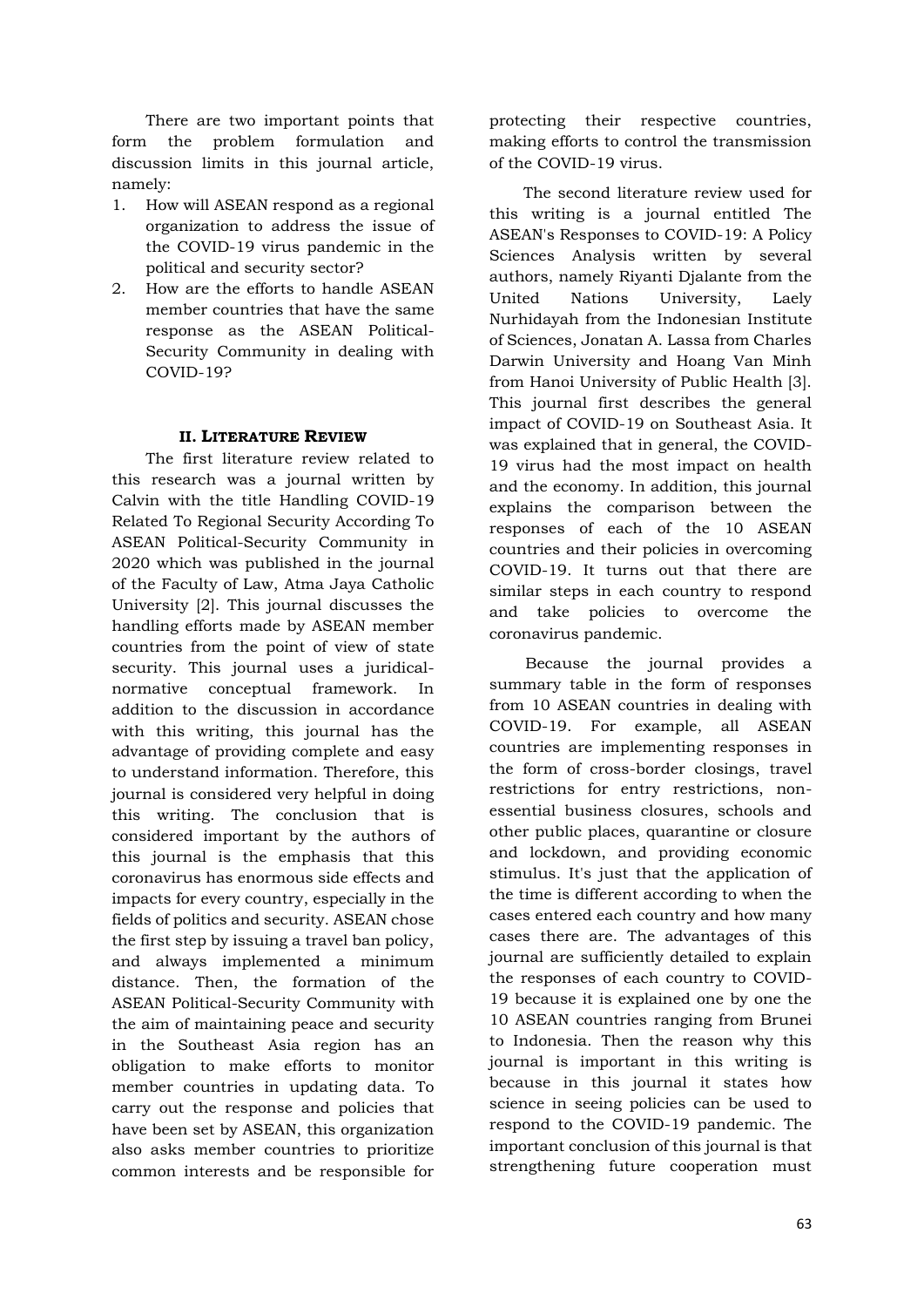continue to be carried out by recognizing a more coherent, multi-sectoral, multistakeholder and ASEAN community-wide approach in ensuring ASEAN equality of timely and effective responses to this pandemic.

# **III. ANALYSIS**

*A. ASEAN's response in addressing the issue of the COVID-19 virus pandemic in the political and security fields*

ASEAN organizations in an effort to address problems or challenges related to the political and security sector. has an APSC (ASEAN Political-Security Community) which is included in the three pillars of integration [4]. Since the beginning, the APSC has agreed to discuss and find solutions to problems or challenges in the political and security sector. With APSC, it is hoped that member countries can work together in realizing Southeast Asia as a cohesive, peaceful, stable and resilient region in realizing security [4]. APSC will move if there are many ASEAN member countries that are facing similar problems or challenges. This is due to the position of ASEAN and APSC being under member countries. So that if there is a collective initiative from member countries, APSC can be a means to channel problems and alternative recommendations.

The collective problem that ASEAN member countries are facing in 2020 is the COVID-19 pandemic. All ASEAN member countries must strive to minimize the impact of the pandemic in various fields. including politics and security. Various actions such as lockdowns, restrictions on the mobility of people, and travel tires have been carried out in several ASEAN member countries. However, these ASEAN member countries move with their respective interests and regulations and of course are inward looking. Therefore, member countries need to formulate joint decisions in dealing with the impact of the COVID-19

pandemic through ASEAN, especially APSC.

The decision-making process within all ASEAN organizational lines, including APSC, uses a collective agreement or consensus model between member countries. This consensus applies to every ASEAN sub-organization and activity, including the ASEAN Political-Security Community (APSC). The decision-making model has also been regulated in Chapter VII Article 20 paragraphs 1-4 of the ASEAN Charter [5]. The article also states that if a collective agreement cannot be reached, then the decision will be determined through the ASEAN Summit [5]. In addition, in making decisions and meeting events, ASEAN member countries must pay attention to the principles set out in Chapter I Article 2 of the ASEAN Charter. Some of these principles are nonintervention, equal respect for all members, and collective responsibility in regional peace and security [5].

APSC in a COVID-19 pandemic situation needs to strive to accommodate all the problems of each member and issue collective recommendations. In its efforts, APSC supervises several meetings such as the ASEAN Foreign Ministers Meeting (AFMM), the ASEAN Defense Ministers Meeting (ADMM), and the ASEAN Regional Forum (ARF) [5]. The meeting aims to discuss the problems at hand from the perspective of various fields, such as defense and international relations. The outcomes of the meetings under APSC are neither binding nor lenient. So that the results of the meeting do not violate the principles contained in the ASEAN Charter.

ASEAN member countries must create awareness to participate in meetings in the APSC. This awareness has been agreed upon and contained in the principles of the ASEAN Charter. The awareness of attending the meeting is also proof that member countries also see a problem from the perspective of ASEAN as a whole and are not inward looking. In the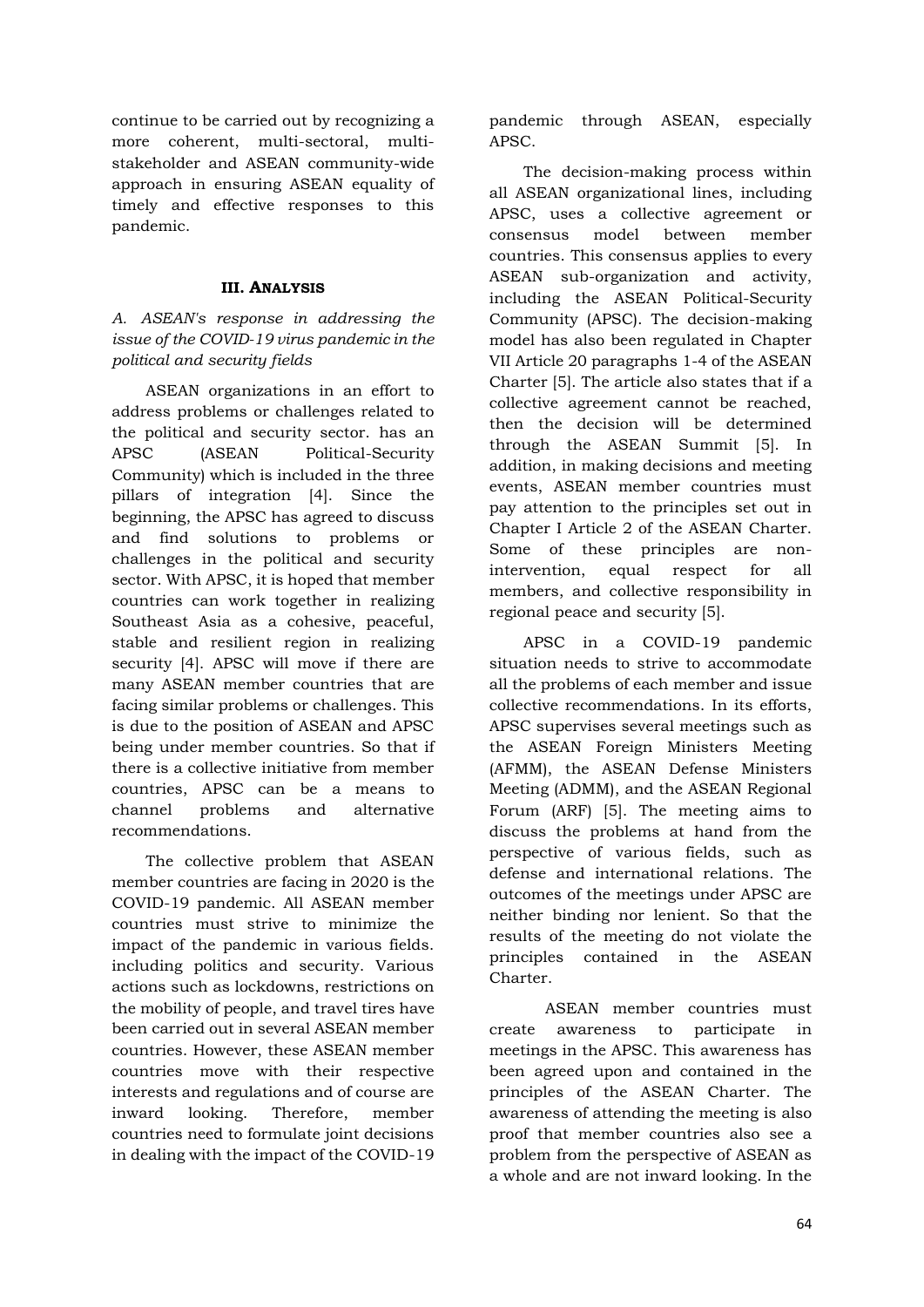field of politics and security, ASEAN member countries must attend and be active in various meetings related to the ASEAN Political-Security Community (APSC). As of June 2020, it was recorded that two meetings were held that were related and supervised by APSC.

On February 20, 2020, a meeting of foreign ministers of ASEAN member countries and China, Special ASEAN-China Foreign Ministers' Meeting on the Coronavirus Disease 2019 was held in Vientiane, Lao People's Democratic Republic [6]. The meeting was held specifically to discuss the COVID-19 pandemic which is currently a problem with ASEAN member countries. In this case, China is involved as a party to work together in preventing, detecting, controlling the COVID-19 pandemic. The result of the meeting was that the following nine points were agreed:

- a. Increase regional cooperation in fighting COVID-19 by sharing and exchanging information related to epidemiology and technical guidelines in the prevention, diagnosis, control, monitoring and treatment of pandemics with the aim of increasing emergency response capabilities.
- b. Strengthen ASEAN-led cooperation with outside parties to deal with COVID-19 comprehensively and effectively.
- c. Strengthen cooperation in communication to ensure that the public receives correct and not misleading information on COVID-19.
- d. Strengthen policy dialogue and exchanges on the latest developments in COVID-19, including control and treatment and related research through the ASEAN-China Health Ministers 'Meeting (ACHMM) and ASEAN-China Senior Officials' Meeting (ACSOMHD) mechanisms to be fully implemented in the ASEAN-China MoU on Health Cooperation.
- e. Working together to increase the ability to prevent and control the

emergence and recovery of infectious diseases such as COVID-19, exchange of data and technology, capacity building for health workers, and the possibility of holding the ASEAN-China Workshop on Health Emergency Personnel and the Third ASEAN-China Forum on Health Cooperation.

- f. Minimizing supply chain disruption to essential medical needs and promoting R&D for pharmaceuticals and vaccines.
- g. Supporting affected companies, especially MSMEs, including through digital promotions to facilitate economic activities during the pandemic, and take advantage of the ASEAN-China Year of Digital Economy Cooperation.
- h. Support the use of information and communication technology for sustainable public health development.
- i. Committed to reducing the economic and social development impacts of the affected countries, together in improving trade, commerce and investment in the region, and continuing commerce and cooperation.

The ASEAN Defense Ministers' Meeting Retreat was also held to discuss actions that can be taken for COVID-19 [7]. The meeting took place in Ha Noi, Vietnam and took the theme "Defense Cooperation for a Cohesive and Responsive ASEAN". This meeting reflects the collective participation of member countries, especially in the field of defense. The results of the meeting were six points of the Joint Statement of the ASEAN Defense Ministers on Defense Cooperation Against Disease Outbreaks:

Increase practical cooperation among defense institutions in ASEAN to organize and share information, and with outside partners, either bilaterally or multilaterally, including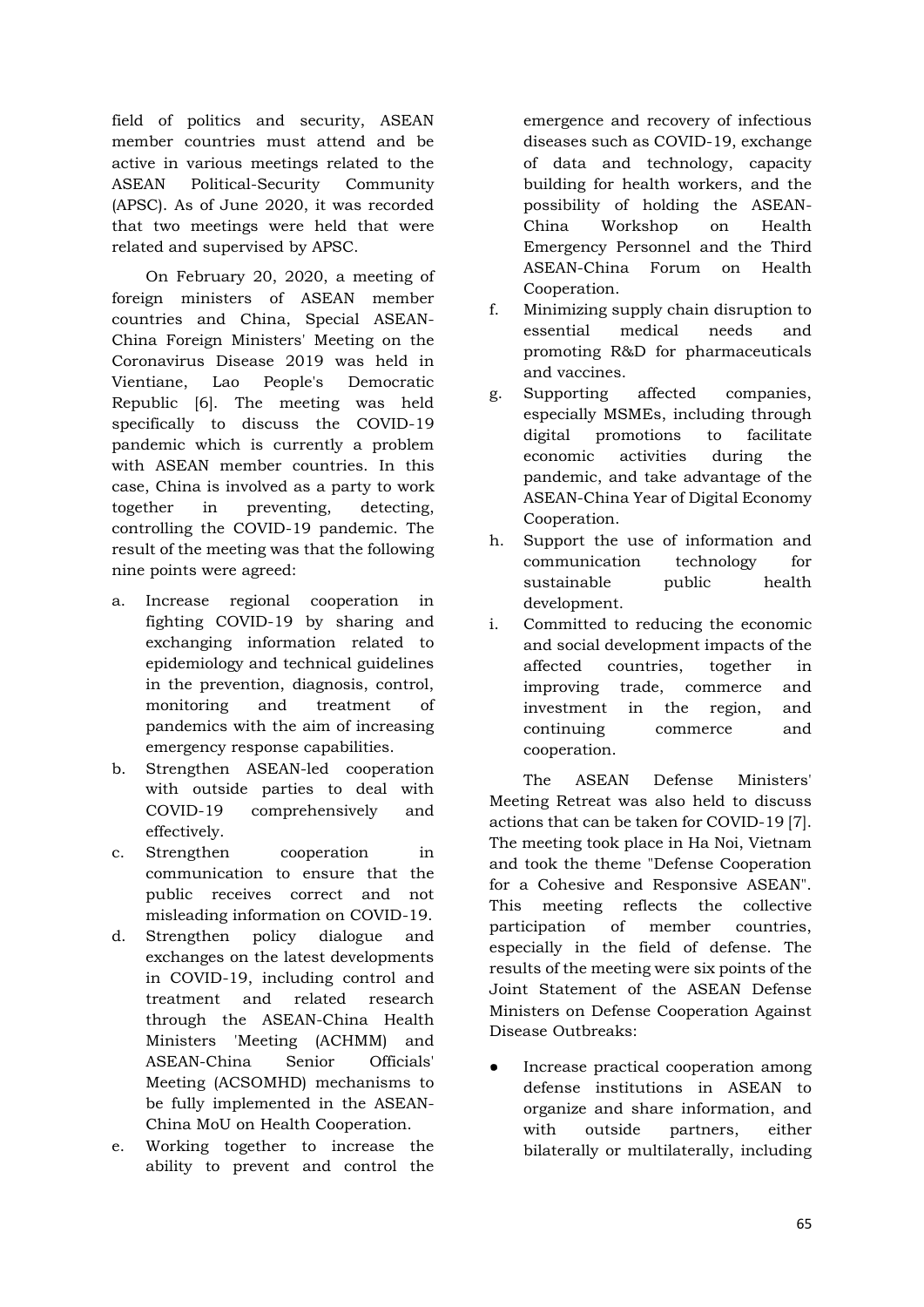considering holding an ASEAN military medicine center exercise.

- Leverage the Network of ASEAN Chemical, Biological and Radiological Defense Experts to enhance professional relations and scientific cooperation to tackle infectious disease outbreaks.
- Encourage new initiatives and ways of working together that contribute to ASEAN's efforts to fight fake news about the COVID-19 outbreak and ensure the public is properly informed.
- Proactively cooperate with other ASEAN sectoral bodies related to the response to COVID-19, and with countries from other regions.
- Take action for public health by supporting the efforts of individual country health authorities and using ASEAN regional health mechanisms for coordination and cooperation in responding to these threats.
- Remain committed to doing our part, and remain united to overcome the COVID-19 outbreak for the benefit of the ASEAN community.

# B. *Efforts to deal with ASEAN member countries that have the same response as the ASEAN Political-Security Community in overcoming COVID-19*

The COVID-19 pandemic that has hit the entire world has now caused great harm to the world community and has had fatal consequences for various aspects of life, both from a political, economic, social, cultural and security perspective. Until now, the COVID-19 vaccine has not been found and is still being explored by experts and researchers. Several countries that are collaborating with scientific institutions are competing with each other to find the vaccine so that the world can be free from the COVID-19 pandemic. Because, if not, the world will be haunted by a prolonged global recession. During the COVID-19 Pandemic, the aspect most seriously affected was the economic aspect, almost all countries are currently experiencing a decline in economic growth. But not only that, the political and diplomatic agendas in each country were hampered by the pandemic. Several countries have options, including in Southeast Asia to hold it online or cancel the diplomatic event.

Various countries have made various efforts to deal with COVID-19, including ASEAN member countries, to increase security for communities and countries to prevent the spread and control of COVID-19. Most countries in the world make and carry out efforts to deal with COVID-19 based on the laws or rechtsstaat in force in that country. The state handles COVID-19 based on law, of course not without a reason, this is based on all countries that are based on law believing that law is a means used to build a better life for the nation and state [8]. There are at least three kinds of handling efforts based on the laws that are implemented by several countries. This effort is to issue several policies such as travel bans (travel bans), social distancing, and lockdowns. Of course, each country has different policies in using these three policies according to the situation and conditions of the development of the COVID-19 case in each country.

Travel banned is a policy made by a country in the form of restrictions or restrictions on citizens who come from certain countries affected by COVID-19. The purpose of the travel ban is to prevent the spread of COVID-19 and focuses on efforts to cure people suffering from COVID-19 in the country. One of the ASEAN member countries that has implemented a travel ban is Indonesia. This is done based on Permenkumham Number 11 of 2020 concerning the temporary prohibition of foreigners entering the territory of the Republic of Indonesia [9]. Apart from Indonesia, other ASEAN members also impose travel restrictions in accordance with the laws of these countries. The nature of the travel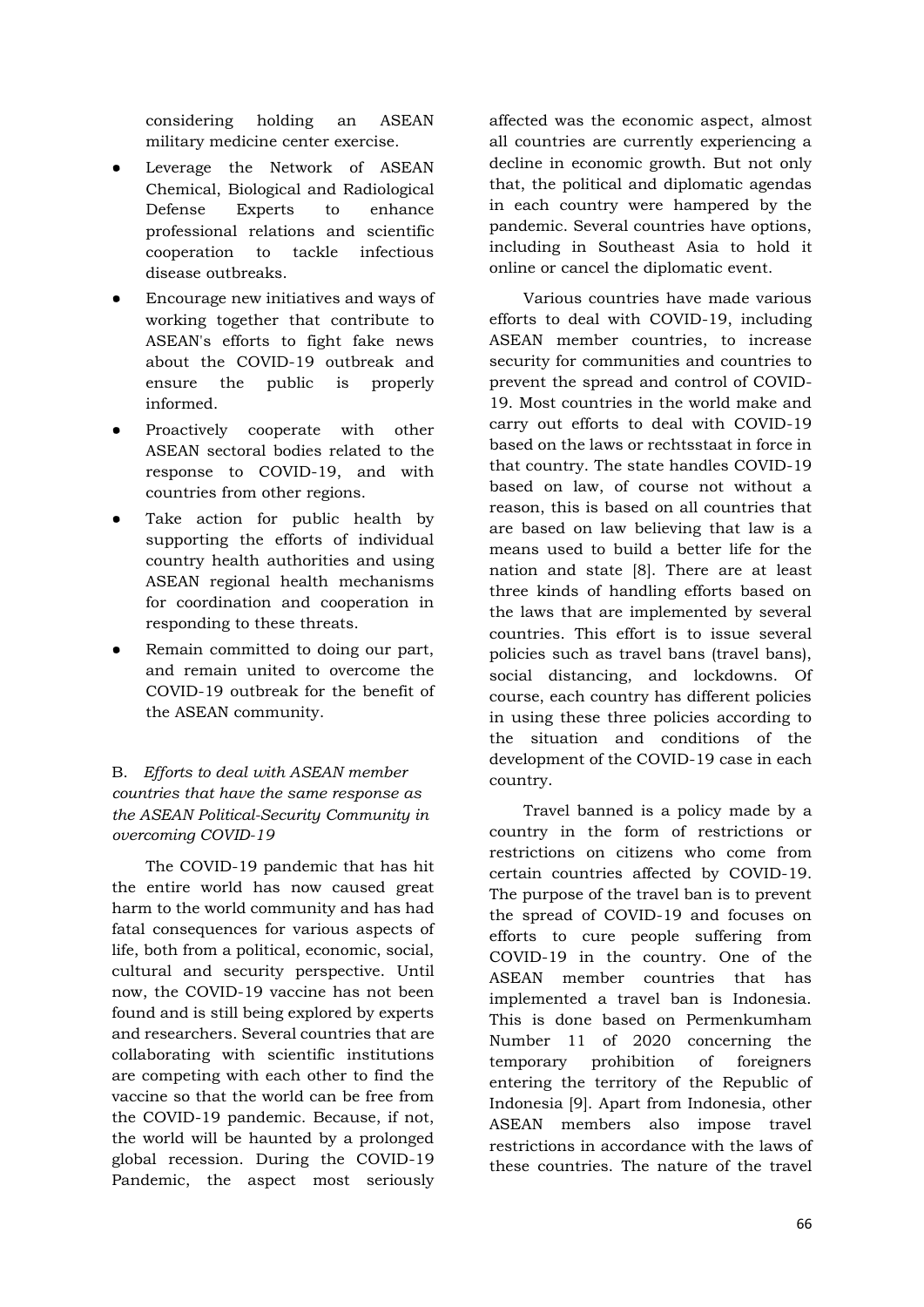prohibition policy is only temporary, then the policy can be changed according to situations and conditions that are more conducive than before. The next effort taken by ASEAN members is social distancing or physical distancing. Social distancing is the act of reducing contact with others, and avoiding activities that involve many people.

Handling efforts to issue social distancing or physical distancing policies carried out by ASEAN members is based on the following reasons: COVID-19 is very contagious and spreads rapidly, the incubation period is 2 to 14 days, and there is a high probability, where people are in place or public facilities do not acknowledge that they have been affected by COVID-19 [10]. ASEAN members implement social distancing or physical distancing by issuing a Work from Home policy (hereinafter referred to as WFH). WFH is a policy whereby activities such as teaching and learning are initially carried out in schools and/or colleges, and the initial process is working in offices, companies, department stores and so on at home, where these activities continue as usual but are carried out online. For example, Indonesia on March 31, 2020 issued Government Regulation (Government Regulation) Number 21 of 2020 concerning Large-Scale Social Restrictions in the Context of Accelerating Handling of Coronavirus 2019 (COVID-19) [11].

Apart from Indonesia, other ASEAN members are also active in attracting their communities in Indonesia to carry out their daily activities, which will require them to carry out social distancing or physical distancing. The last effort made by ASEAN members is the implementation of lockdown. Lockdown is an attempt to deal with/emergency protocols determined by the government of a country where in an effort or protocol an area or country access is closed within and from outside the region or country. Lockdown has similarities with large-scale social

restrictions, but the difference from largescale lockdowns and social restrictions is that all public places or facilities that do not sell people's basic needs must be temporarily closed. People from countries or territories that have implemented the National Lockdown are only allowed to leave if they want to buy basic necessities. In addition, all citizens who are in an area or country implementing a lockdown are prohibited from leaving the region or country. Several ASEAN members that have implemented the National Lockdown are Singapore, Malaysia, Thailand, the Philippines, Brunei Darussalam and Vietnam. For example, Singapore implemented the National Lockdown policy on the grounds that it was ineffective in implementing a national strategy in dealing with COVID-19 [12].

The implementation of the National Lockdown policy is only temporary, not always a country will carry out a National Lockdown. Likewise, a country that implements a Lockdown can revoke the Lockdown rule if the subjective assessment of the state considers that the situation is more conducive than before. To date, the Indonesian government has not implemented a National Lockdown policy, given that the Indonesian government has recently implemented large-scale social restrictions. However, that does not rule out the possibility that the Indonesian government could issue a National Lockdown policy. If the Indonesian government finally decides to implement Lockdown (also known as health quarantine in Indonesian positive law), then the basic legal basis used by the Indonesian government is Law Number 6 of 2018 concerning Indonesian Health Quarantine. A number of handling efforts have been made in connection with state security by ASEAN members to prevent the spread of COVID-19. However, efforts to deal with it are still lacking because of the enormous public fear of the spread of COVID-19, so there is still a bad stigma in society towards victims of COVID-19 which makes the country even more insecure.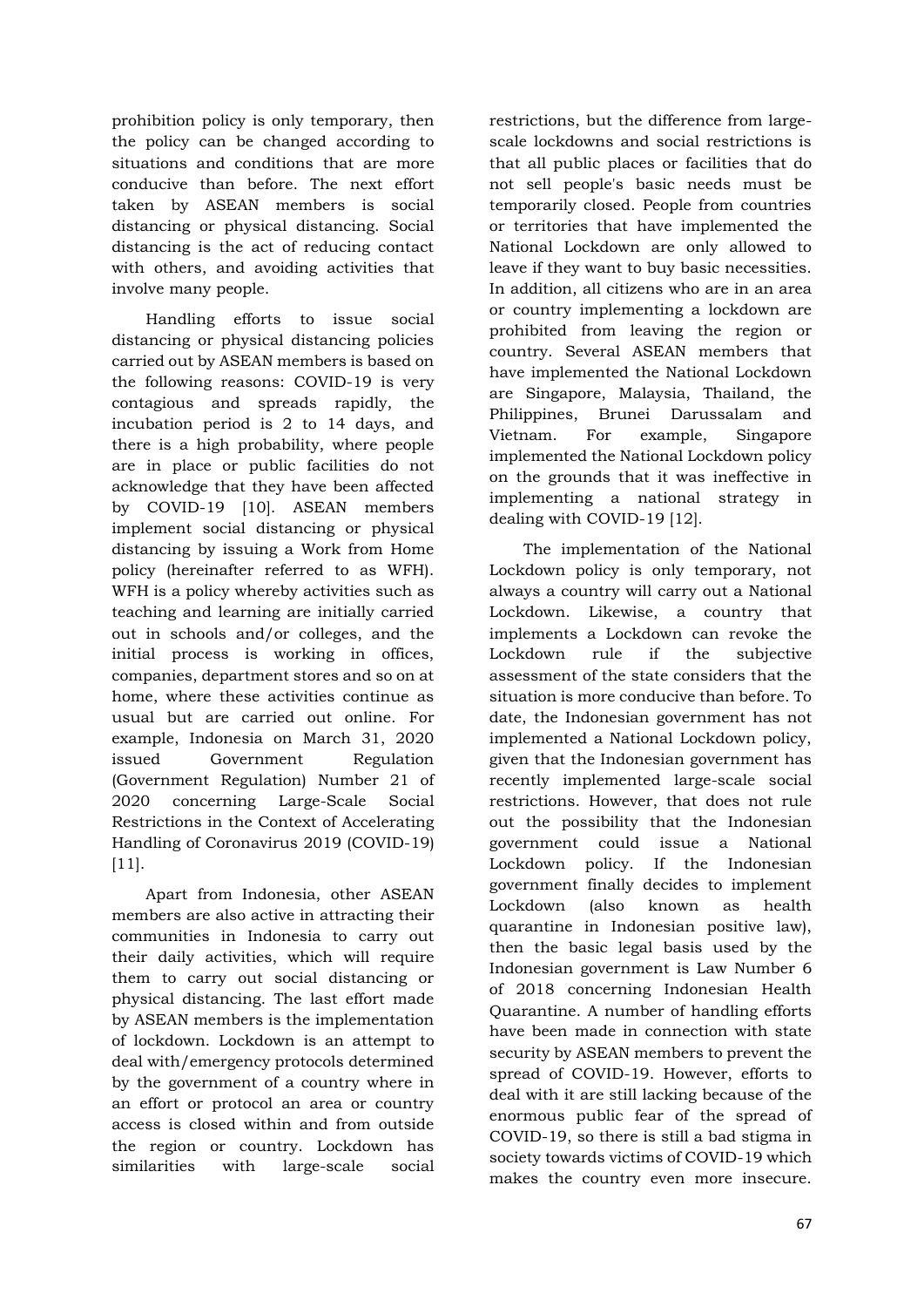Then, COVID-19 is an epidemic that does not only occur in one country, but several countries both regionally and universally. So, it can be concluded that the ASEAN Political-Security Community, which has a special role in upholding peace and security in the Southeast Asia Region, needs to make further efforts to tackle COVID-19.

The impact of the COVID-19 pandemic has endangered the lives of all residents of the region and their socio-economy and threatens sustainability and social security [13]. ASEAN as a regional body in Southeast Asia has an important role to coordinate cooperation between member countries to contain the spread of the virus in the region because it is a cross-border problem [14]. Meanwhile, ASEAN's initial efforts were limited to exchanging communications and sharing information on member countries on the current situation and updating responses. Further commitment of joint and collective efforts required action to prevent and eliminate the risk of a pandemic in the region in particular to assist Member States

The ASEAN Vision 2025 on Disaster Management highlights the importance of exchanging communications among the stakeholders involved. Since the announcement of the official outbreak in China, the ASEAN Emergency Operations Center Network for public health emergencies (ASEAN EOC Network), led by Malaysia, has taken the initiative to share daily situational updates on disease. The ASEAN EOC network for the public led by the Indonesian Ministry of Health Malaysia provides a platform among officials of ASEAN member countries working in respective crisis centers and/or disease prevention and control to share information in a timely manner through various communication mechanisms. They set up the WhatsApp mobile application for that purpose. The EOC Network produces a compilation of National/local Hotlines/Call Centers in ASEAN Member

Countries which are then shared with the public on social media.

The ASEAN BioDiaspora Regional Virtual Center (ABVC) for big data analytics and visualization is complemented by providing reports on national risk assessment, preparedness and response planning efforts. ASEAN published a risk assessment report for the international spread of COVID-19 to the ASEAN region on 10 April 2020 by ASEAN BioDiaspora Virtual Center (ABVC) to provide key responses and case overview of situations and deaths in ASEAN countries Communication exchange is carried out through online meetings such as ASEAN health sector efforts in ASEAN prevention, detection and response to COVID-19. ASEAN Health (AHHM) chaired by the Minister of Health of Indonesia on 7 April 2020 held a video conference to intensify regional cooperation with various stakeholders and to increase actions to control the spread and reduce the pandemic. According to this meeting it was agreed on

- Further strengthen regional cooperation on risk communication to prevent misinformation and fake news
- Continue to share information, research and studies in an open, realtime and transparent manner
- Coordinating cross-border health responses; increase the use of digital technology and artificial intelligence for efficient information exchange
- Strengthen and institutionalize the preparedness, surveillance, prevention, detection and response mechanisms of ASEAN with other partners.

Further action has been approved by the leaders issuing the proposed ASEAN special summit declaration to establish a COVID-19 ASEAN Response Fund to increase emergency reserves for future outbreaks (Association of Southeast Asean Nations (ASEAN) 2020c). ASEAN has invited ASEAN Plus 3 (Japan, South Korea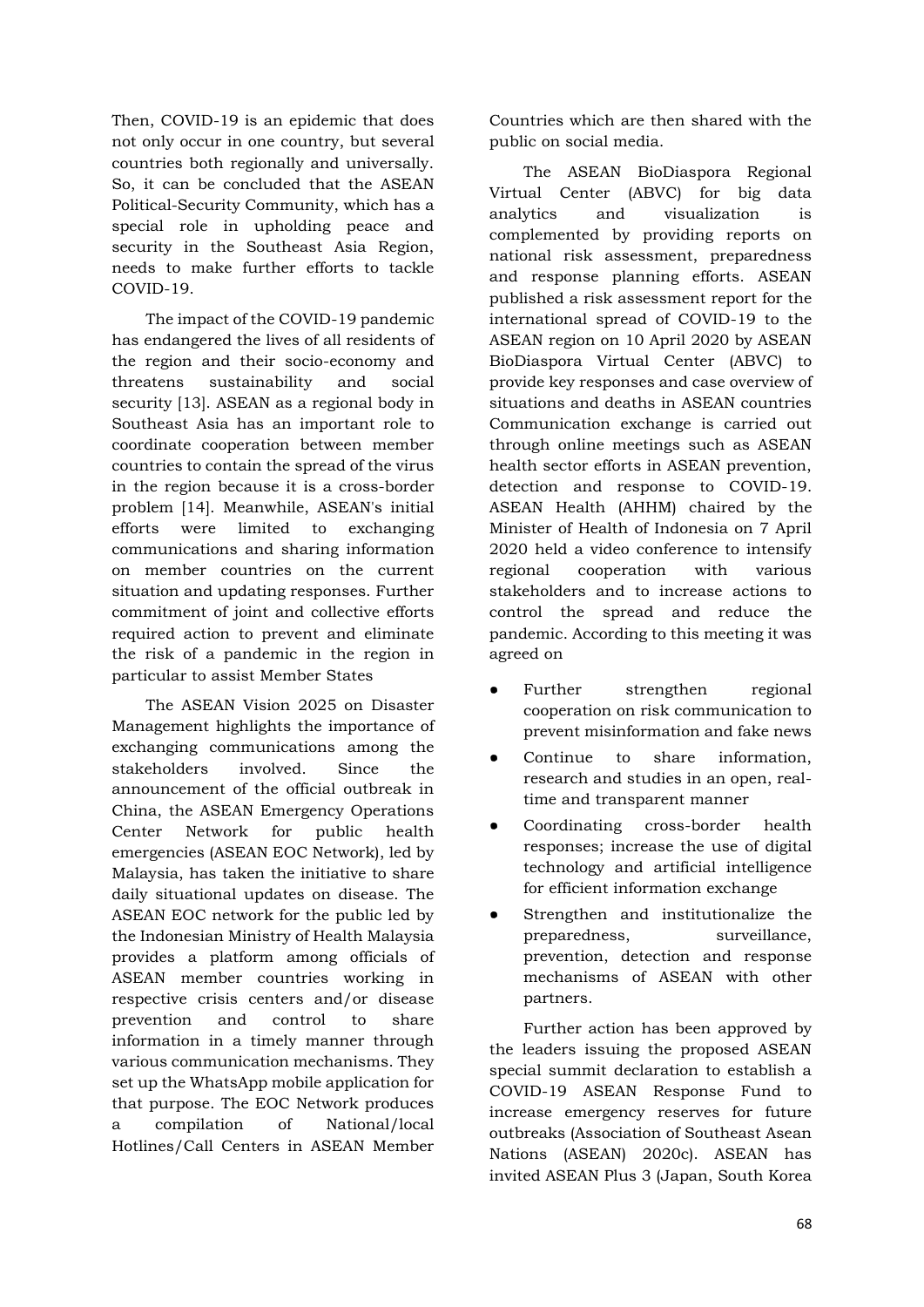and China) to contribute to this fund. Financial and resource mobilization is essential to assist member countries in procuring medical supplies and equipment that are currently lacking in some areas. The Strengthening Collaboration has been summoned by the special ASEAN Summit Declaration on Coronavirus Disease 2019 (14 April 2020). It follows the 7 steps agreed upon by the declaration including:

- Increasingly strengthening public health cooperative steps to overcome the pandemic and protect the people.
- Make arrangements to maintain supply chain connectivity.
- Further work builds on the multistakeholder, multi-sectoral and comprehensive approach by ASEAN to effectively respond to COVID-19 and future public health emergencies.
- Take collective action and coordinate policies to mitigate the economic and social impacts of the pandemic, safeguard people's welfare and maintain socio-economic stability.
- Promoting effective and transparent public communication involves various forms of media including timely updating of relevant government policies, public health and safety information, clarification of misinformation, and efforts to reduce stigmatization and discrimination.
- Prioritizing the welfare of our people in ASEAN's collective struggle against COVID-19, and providing appropriate assistance and support to citizens of ASEAN Member States affected by the pandemic in their respective countries or in third countries.
- Support reallocating existing funds and encouraging technical and financial support from ASEAN partners to facilitate cooperation, including the proposal for the establishment of the ASEAN COVID-19 Response Fund.

# **V. CONCLUSION**

Coronavirus 2019 (COVID-19) is a global pandemic, as it can easily infect one person to another in many countries at the same time, and for that there has been no vaccine to date. The impact caused by COVID-19 is very detrimental to countries and communities around the world in various aspects of life. All ASEAN members have been affected by COVID-19. ASEAN members have made various handling efforts related to aspects of national security, by issuing policies such as: Travel Banned, Social Distancing/Physical Distancing, and Lockdown. However, the APSC which was formed with the aim of upholding peace and security in the Southeast Asian region has an obligation to make efforts to deal with ASEAN members who have been affected by the COVID-19 outbreak.

Various efforts have been made by APSC with the implementation of the ASEAN - China Special Foreign Ministers Meeting on Coronavirus Disease 2019 (COVID-19) and the 2020 ASEAN Defense Ministers Meeting. Members are required to have good faith and prioritize shared principles of responsibility in carrying out the content of the meeting. So that COVID-19 prevention and control efforts in Southeast Asia and the universal region can be realized considering the contents of the two meetings are soft law. The ASEAN Regional Forum must also be held as soon as possible in the hope that the results of the meeting can be implemented into policies made by countries that have been affected by COVID-19 in an effort to prevent the spread and overcome COVID-19.

#### **REFERENCES**

[1] Riyanti Djalante, Laely Nurhidayah, Jonatan Lassa, Hoang Van Minh, Yodi Mahendradhata, Nguyen Thi Ngoc Phuong, Angelo Paolo L Trias, Michelle Ann Miller, Susanti Djalante, Muhammad Sabaruddin